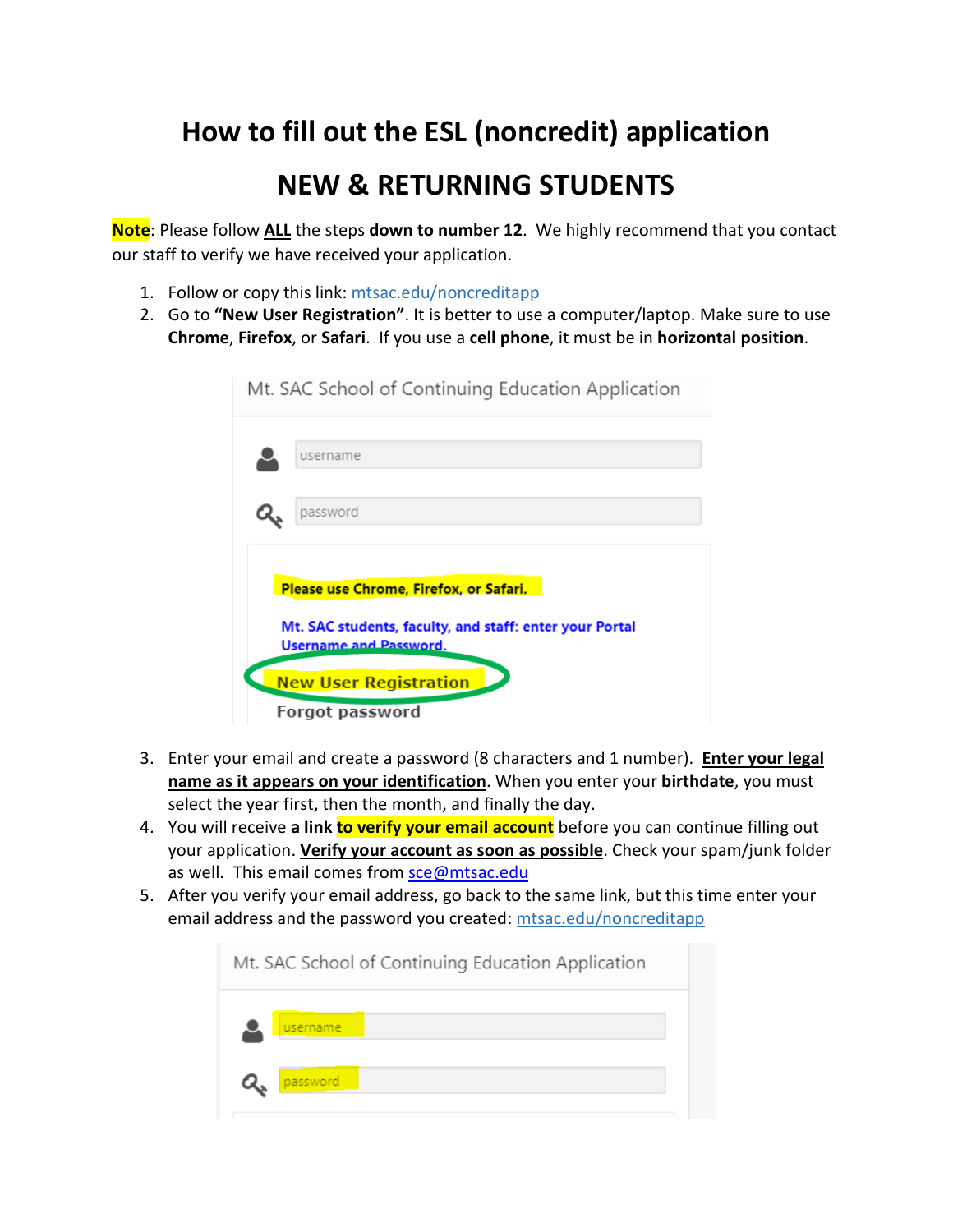6. Before you click on "**General Application**", we recommend that you write your application number down.

| Username:<br>$\blacksquare$ Write this number down |                             |                   |  |  |  |  |  |
|----------------------------------------------------|-----------------------------|-------------------|--|--|--|--|--|
| <b>SCE Applicant Number</b>                        | Logon Type MtSAC Student ID | MtSAC email       |  |  |  |  |  |
| First name $(2)$<br>Last name $(?)$                | Middle name $(?)$           | Date of Birth (?) |  |  |  |  |  |
| <b>Select Application Type:</b>                    |                             |                   |  |  |  |  |  |
| <b>General Application</b>                         |                             |                   |  |  |  |  |  |

7. Make sure to **answer ALL questions** on each section.

School of Continuing Education Registration Form

| Username:                                                                                                              | Submission |
|------------------------------------------------------------------------------------------------------------------------|------------|
| SCE Applicant Number:<br>Logon Type:BANNER<br>MtSAC Student ID:AI<br>MtSAC email:<br>Address:<br>Primary Phone Number: |            |

8. When you get to **Programs,** you can **skip directly to ESL by clicking on the ESL tab,** choose **English as a Second Language**, and then click on Submission (last tab):

| Welcomel                                                                   | User        | <b>Ethnicity</b>                     | Education                                       | Personal   | Programs | Submission |  |  |  |  |
|----------------------------------------------------------------------------|-------------|--------------------------------------|-------------------------------------------------|------------|----------|------------|--|--|--|--|
| <b>ABE</b>                                                                 | <b>EOA</b>  | <b>ESL</b><br><b>IMPACT</b>          | Voc RE                                          | <b>STV</b> |          |            |  |  |  |  |
|                                                                            |             |                                      |                                                 |            |          |            |  |  |  |  |
|                                                                            |             |                                      |                                                 |            |          |            |  |  |  |  |
| English as a Second Language (ESL)                                         |             |                                      |                                                 |            |          |            |  |  |  |  |
| <b>V</b> English as a Second Language (ESL)                                |             |                                      |                                                 |            |          |            |  |  |  |  |
| Vocational English as a Second Language (VESL)<br><b>TOEFL Preparation</b> |             |                                      |                                                 |            |          |            |  |  |  |  |
|                                                                            | Citizenship |                                      |                                                 |            |          |            |  |  |  |  |
|                                                                            |             |                                      | English as a Second Language-Accounting         |            |          |            |  |  |  |  |
|                                                                            |             |                                      | English as a Second Language-Electronics        |            |          |            |  |  |  |  |
|                                                                            |             | English as a Second Language-Health  |                                                 |            |          |            |  |  |  |  |
|                                                                            |             |                                      | English as a Second Language-Hospitality        |            |          |            |  |  |  |  |
|                                                                            |             |                                      | English as a Second Language-Personal Care Aide |            |          |            |  |  |  |  |
|                                                                            |             | English as a Second Language-Welding |                                                 |            |          |            |  |  |  |  |